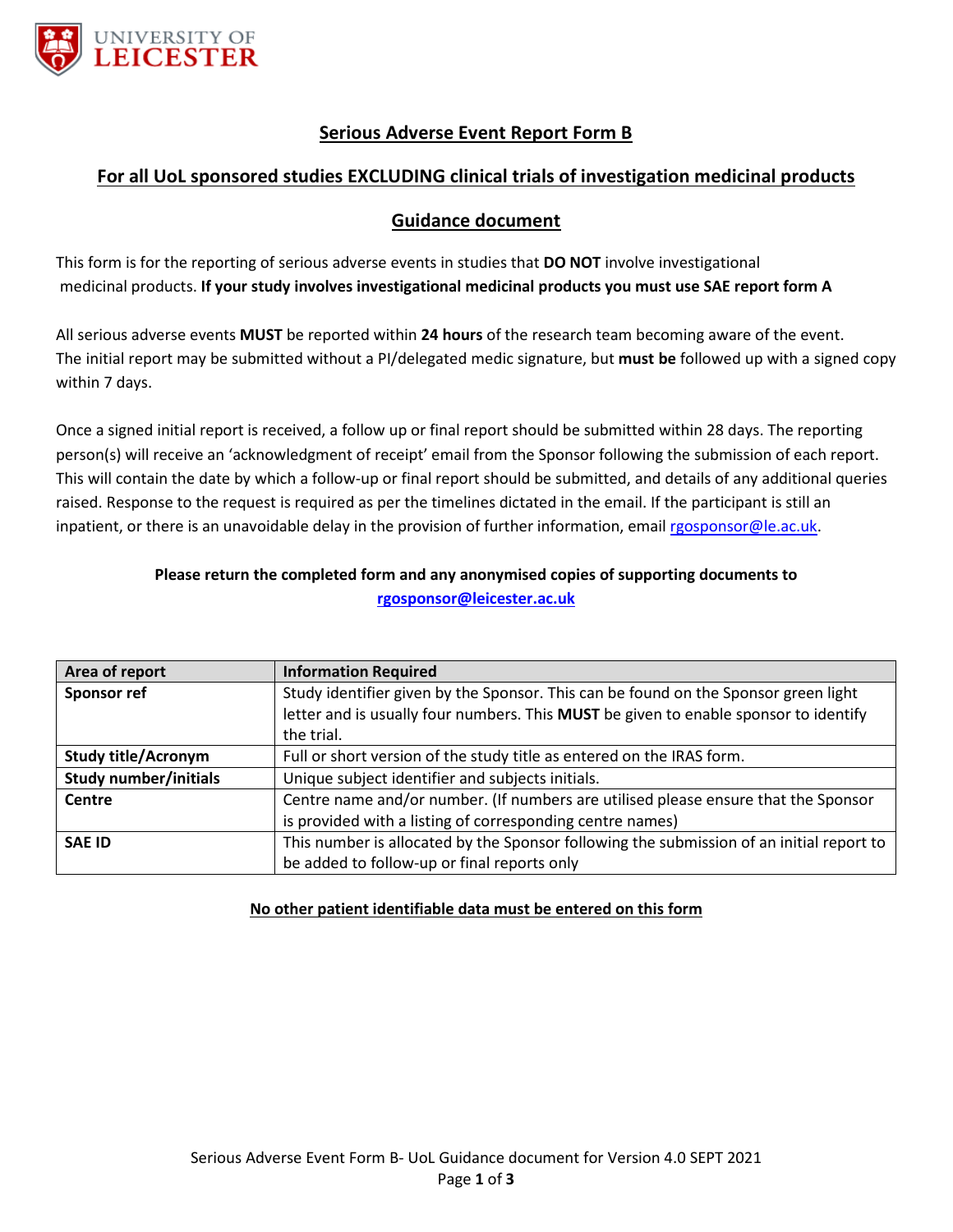

| Area of report                              | <b>Information Required</b>                                                                                                                                      |
|---------------------------------------------|------------------------------------------------------------------------------------------------------------------------------------------------------------------|
| 1. Type of report                           | Select one option from the list below                                                                                                                            |
|                                             | <b>Initial report</b>                                                                                                                                            |
|                                             | The first time you are reporting an event, this may be a signed or unsigned report. At                                                                           |
|                                             | this time point either not all details are available, the form is unsigned, or the event is                                                                      |
|                                             | marked as ongoing.                                                                                                                                               |
|                                             | Follow-up report                                                                                                                                                 |
|                                             | Follow-up information to an initial report is being provided. The event may still be                                                                             |
|                                             | ongoing or even resolved and further information relating to the event is still required.                                                                        |
|                                             | Follow-up reports must be submitted until the resolution of the event or all information                                                                         |
|                                             | has been provided. Please enter the number of the follow-up report e.g. if an initial                                                                            |
|                                             | report has been submitted and this is the first follow-up report put '1' in the box. If an                                                                       |
|                                             | initial and a follow-up report has previously been submitted and this is a further follow-                                                                       |
|                                             | up, please put a '2' in the box etc.                                                                                                                             |
|                                             | <b>Final report</b>                                                                                                                                              |
|                                             | When all follow-up information is available for this serious adverse event and the                                                                               |
|                                             | outcome for the event has been completed.                                                                                                                        |
|                                             | Initial and final report                                                                                                                                         |
|                                             | All information about the SAE is available and the outcome of the event is known. The                                                                            |
|                                             | SAE is therefore considered to be complete on the submission of this report.                                                                                     |
| Date of report                              | Date you are completing this specific SAE report. This should be updated each time an<br>additional report e.g. follow-up, final or amended report is submitted. |
| <b>Title of serious adverse</b>             | Enter keywords that best summarise the event e.g. chest pain.                                                                                                    |
| event                                       | Multiple serious adverse events MUST be reported on individual forms.                                                                                            |
| Date of onset                               | Date of onset of the reported event. This should be the date of onset of the initial                                                                             |
|                                             | symptoms which may be prior to the event becoming an SAE e.g. if a person suffers for                                                                            |
|                                             | three days with abdominal pain prior to being hospitalised. The onset date should be the                                                                         |
|                                             | date when they first started experiencing abdominal pain. If a full date is not known                                                                            |
|                                             | then UN/MM/YYYY should be completed.                                                                                                                             |
| Date study team aware                       | The date that the event was reported to/or the study team became aware of the event.                                                                             |
|                                             | The SAE must be submitted within 24 hours of this date.                                                                                                          |
| 2. Seriousness criteria                     | Select one option from the list.                                                                                                                                 |
|                                             | If the event fits more than one criteria, choose the most significant one. Multiple                                                                              |
|                                             | Serious Adverse Events <b>MUST</b> be reported on individual forms. If 'other' is selected,                                                                      |
|                                             | please specify e.g. adverse event of special interest.                                                                                                           |
| 3. Narrative                                | If the SAE is due to an admission to hospital, provide the admission and discharge dates.                                                                        |
|                                             | In the narrative box, provide an account of the event, similar to that of a discharge                                                                            |
|                                             | summary. The description must have sufficient details for evaluation by the individual(s)                                                                        |
|                                             | reviewing the SAE, who may not be experts in the disease area. Abbreviations of clinical                                                                         |
|                                             | conditions should not be used. Summarise any relevant laboratory or diagnostic tests.                                                                            |
|                                             | Include details of discharge if appropriate. Please provide any anonymised supporting                                                                            |
|                                             | documents as appropriate e.g. copies of CT scans/blood results.                                                                                                  |
|                                             | If extra space is required for the narrative section, please use a separate continuation                                                                         |
|                                             | sheet (SOP S-1009 Appendix 8) and submit alongside the SAE report.                                                                                               |
| 4. Was the event related to                 | This question must be completed by the PI or qualified and delegated medic.                                                                                      |
| a study device/procedure or<br>intervention | Answer Yest or No box as appropriate. If Yes, document the safety implications and<br>how these will be addressed i.e. protocol amendment. If no, mark as N/A.   |
|                                             | <sup>†</sup> If the SAE is related to the research procedure(s) and is unexpected (i.e. it is not listed                                                         |
|                                             | in the protocol as expected) a HRA Serious Adverse Event form must be submitted to                                                                               |
|                                             |                                                                                                                                                                  |